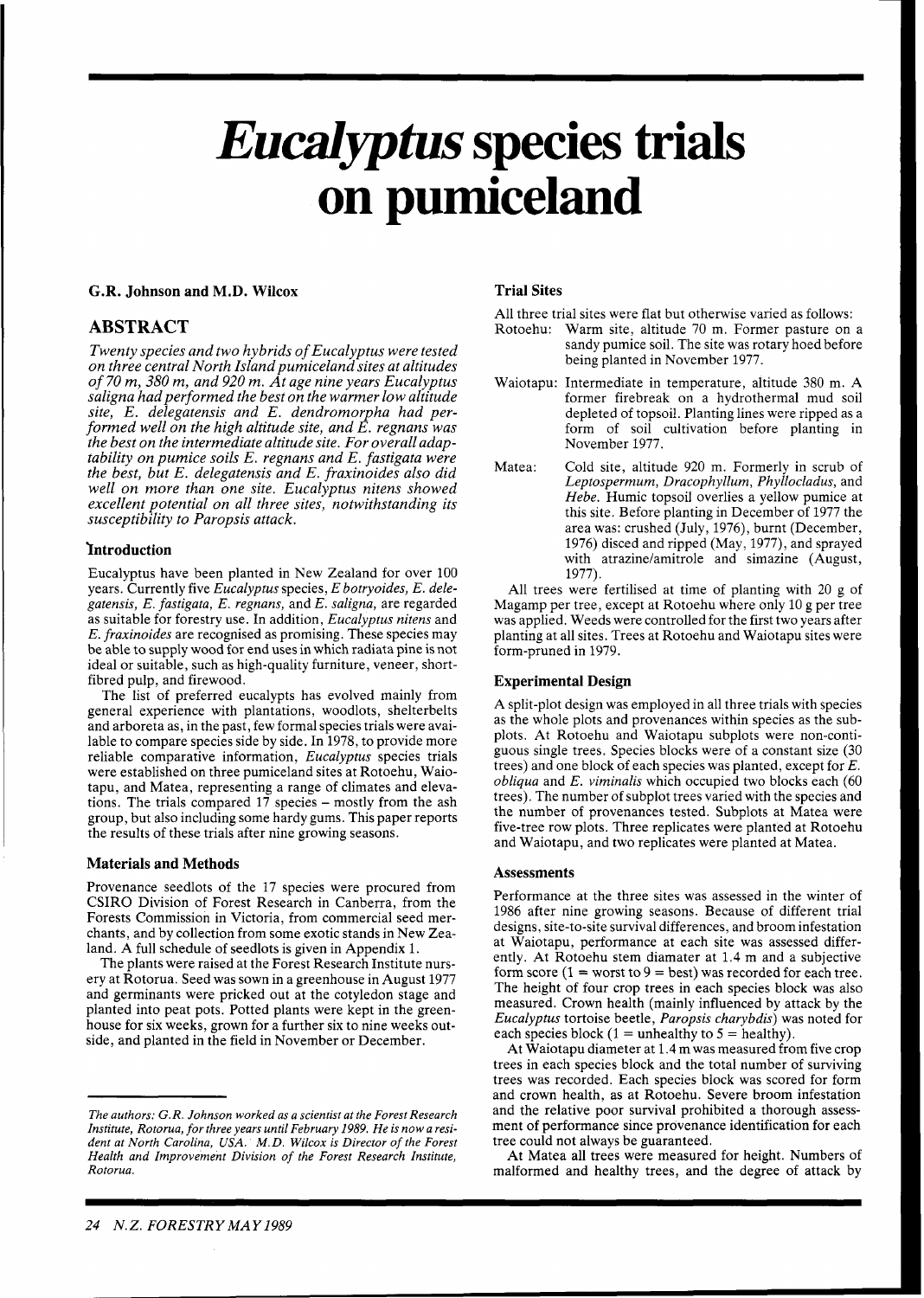*Paropsis* (  $0 =$  completely chewed to  $5 =$  no chewing) were recorded for each provenance row.

#### **Data Analysis**

Arithmetic means were calculated for all measured traits by provenance. Species means were calculated as arithmetic means of provenance means.

Each species was then classified as suitable or unsuitable for planting at a particular site on the basis of overall survival, health, growth, and form.

Each species was represented by 1-8 provenances (see Appendix 1). While some provenance variation was present, formal examination of the variation was not pursued on account of the limited sampling and weak experimental resolution of provenance differences.

#### **Results and Discussion**

#### **Rotoehu (warm, low elevation site)**

The best performer at this site was E. *saligna* (Tables 1 and 2). It was the tallest, had the best form, and was free of pests. *Eucalyptus regnans* and *E. fastigata* grew vigorously, but the former had patchy survival and the latter had poor form.

*Eucalyptus oreades, E. fraxinoides, E. obliqua* x *regnans,*  and *E. obliqua* were also vigorous, but either had poor form or low survival. While these species may be considered possibilities, at age nine years they were inferior to E. *saligna, E. regnans,* and *E. fastigata.* Overall, *Paropsis* was the primary cause of reduced crown health scores among the less successful species, although earlier attacks by *Mycosphaerella* leaf blotch had been equally severe.

Growth of *E, nitens* on this site was markedly checked by severe attacks of both pests. The trees suffered complete defoliation of juvenile leaves in 1982 by *Mycosphaerella,* followed by severe attack to adult foliage by *Paropsis* up to the time of assessment.

*Eucalyptus delegatensis* was set back at Rotoehu as a result of *Mycosphaerella* attack. *Eucalyptus triflora* failed altogether in a drought experienced in the first growing season.

The trial experienced frost damage in 1978 and damage was assessed in September 1978. Results are shown in Table 3. A11 seven species listed in Table 2 as winners or possibilities experienced moderate frost damage at an early age.

In addition to frost damage, insect damage had been a problem on the following species: E. *andrewsii,* E. *campanulata, E. cypellocarpa, E. dalrympleana, E. dunnii, E. fraxinoides, E. gunnii, E. johnstonii, E. nitens, E. sieberi,* and *E. viminalis.* 

#### **Waiotapu (intermediate site)**

*Eucalyptus regnans* was the overall winner, having the best form and health scores, and the second largest diameter, although survival was only moderate (Table 1). *Eucalyptus obliqua* and *E. obliqua* x *regnans* were also vigorous and healthy, but did not have such good form as E. *regnans. Eucalyptus delegatensis, E. fastigata,* and *E. fraxinoides* all had reasonable diameters, form, and health. No other species appeared to have potential on this site either because of poor diameter growth, poor crown health, or both. Once again *Paropsis* was the primary cause of low crown-health scores.

#### **Matea (cold, high elevation site)**

This is a very cold exposed site and few species could tolerate the conditions. Frost damaged most species. Results are shown in Table 3. *Eucalyptus dendromorpha* and *E. delegatensis* were the obvious winners for growth, survival, and health. As a species E. *dendromorpha* was generally more vigorous, and healthier than *E. delegatensis,* but the Victorian provenance of *E. delegatensis* was as vigorous and healthy as *E. dendromorpha.* One provenance of *E. fastigata* (Oberon NSW) also appeared suitable. Although one provenance of *E. viminalis* 

TABLE 1 *-Eucalyptus* species means at Rotoehu, Waiotapu, and Matea, age 9 years

|                      | Rotoehu                |             |           |         |                        | Waiotapu      |             |         |                        |                  | Matea       |           |         |                    |                          |
|----------------------|------------------------|-------------|-----------|---------|------------------------|---------------|-------------|---------|------------------------|------------------|-------------|-----------|---------|--------------------|--------------------------|
| Species              | $\frac{0}{0}$<br>surv. | Dia<br>(cm) | Ht<br>(m) | $(1-9)$ | Form Health<br>$(1-5)$ | $\%$<br>surv. | Dia<br>(cm) | $(1-9)$ | Form Health<br>$(1-5)$ | $\%$<br>surv.    | Dia<br>(cm) | Ht<br>(m) | $%$ non | %<br>malf. healthy | Parop-<br>sis<br>$(0-5)$ |
| E. andrewsii         | 8                      | 23.0        | 13.7      | 2.7     | 5.0                    | $\bf{0}$      |             |         |                        | 0                |             |           |         |                    |                          |
| E. campanulata       | 36                     | 14.5        | 11.5      | 2.1     | 3.0                    | 19            | 9.6         | 3.0     | 1.0                    | 0                |             |           |         |                    |                          |
| E. cypellocarpa      | 6                      | 11.0        | 8.6       | 1.0     | 1.0                    | 57            | 14.9        | 2.7     | 2.0                    | 0                |             |           |         |                    |                          |
| E. dalrympleana      | 10                     | 8.6         | 12.1      | 1.8     | 2.0                    | 39            | 17.6        | 2.5     | 2.0                    | 67               |             | 3.0       | 0       | $\mathbf{0}$       | 1.7                      |
| E. delegatensis      | 66                     | 17.6        | 10.7      | 2.5     | 2.0                    | 63            | 18.8        | 6.7     | 4.3                    | 64               | 9.7         | 5.6       | 41      | 49                 | 2.0                      |
| E. dendromorpha      | $\bf{0}$               |             |           |         |                        | 22            | 16.3        | 4.0     | 5.0                    | 70               | 12.8        | 8.0       | 86      | 100                | 5.0                      |
| E. dunnii            | 68                     | 14.5        | 10.7      | 3.1     | 4.0                    | 14            | 9.6         | 2.0     | 2.5                    | $\theta$         |             |           |         |                    |                          |
| E. fastigata         | 46                     | 32.4        | 18.0      | 3.4     | 5.0                    | 69            | 18.2        | 7.3     | 5.0                    | 44               | 8.4         | 5.0       | 12      | 37                 | 5.0                      |
| E. fraxinoides       | 26                     | 29.8        | 17.8      | 3.5     | 4.5                    | 51            | 16.2        | 6.7     | 4.7                    | $\mathbf{0}$     |             |           |         |                    |                          |
| E. gunnii            | $\theta$               |             |           |         |                        | $\Omega$      |             |         |                        | $\Omega$         |             |           |         |                    |                          |
| E. johnstonii        | 0                      |             |           |         |                        | 23            | 6.5         | 2.0     | 1.0                    | 0                |             |           |         |                    |                          |
| E. nitens            | 88                     | 19.5        | 14.1      | 4.8     | 1.0                    | 39            | 17.8        | 7.3     | 2.0                    | 85               | 8.4         | 5.0       | 17      | $\bf{0}$           | 0.0                      |
| E. obliaua           | 43                     | 19.5        | 16.6      | 3.6     | 3.0                    | 53            | 21.2        | 5.5     | 3.9                    | $\Omega$         |             |           |         |                    |                          |
| E. obliqua x regnans | 17                     | 26.0        | 19.0      | 4.5     | 5.0                    | 37            | 20.9        | 5.3     | 5.0                    | 0                |             |           |         |                    |                          |
| E. oreades           | 40                     | 29.8        | 18.6      | 3.3     | 4.0                    | 39            | 16.4        | 5.7     | 3.7                    | $\mathbf 0$      |             |           |         |                    |                          |
| E. regnans           | 34                     | 28.0        | 18.9      | 5.6     | 4.0                    | 49            | 21.0        | 8.0     | 5.0                    | 15               | 8.8         | 5.6       | 5       | 15                 | 4.0                      |
| E. reg x fast        |                        |             |           |         |                        |               |             |         |                        |                  |             |           |         |                    |                          |
| E. saligna           | 51                     | 24.0        | 22.0      | 5.6     | 5.0                    | 18            | 12.9        | 7.0     | 5.0                    | 0                |             |           |         |                    |                          |
| E. sieberi           | 13                     | 17.5        | 14.2      | 1.1     | 4.0                    | 47            | 13.9        | 5.0     | 4.5                    | $\boldsymbol{0}$ |             |           |         |                    |                          |
| E. stenostoma        | 4                      | 19.1        | 11.5      | 1.0     | 4.0                    | $\mathbf 0$   |             |         |                        | 0                |             |           |         |                    |                          |
| E. triflora          | $\bf{0}$               |             |           |         |                        | 55            | 14.9        | 4.5     | 5.0                    | 10               | 6.8         | 5.5       | 0       | 100                | 5.0                      |
| E. viminalis         | 38                     | 10.7        | 10.7      | 1.5     | 1.5                    | 33            | 10.1        | 3.0     | 2.5                    | 37               | 7.3         | 5.7       | 8       | 0                  | 1.0                      |

*N.Z. FORESTRY MAY* 1989 *25*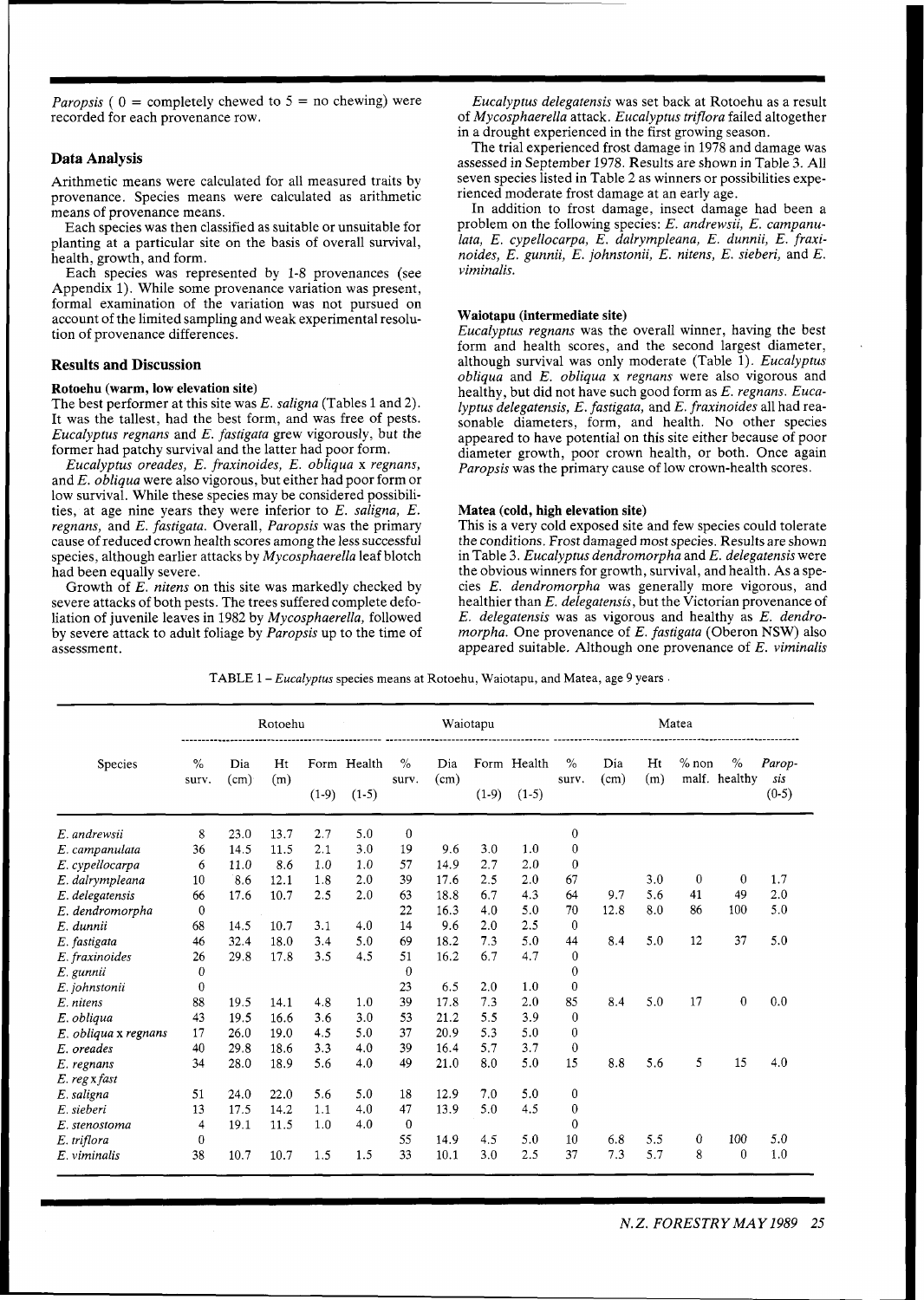| TABLE 2 – Winners, possibilities, and losers at Rotoehu, Waiotapu and Matea |  |  |
|-----------------------------------------------------------------------------|--|--|
|-----------------------------------------------------------------------------|--|--|

|               | Site                                                                                                                                                                                                                               |                                                                                                                                                                                                                                           |                                                                                                                                                                                                                                             |  |  |
|---------------|------------------------------------------------------------------------------------------------------------------------------------------------------------------------------------------------------------------------------------|-------------------------------------------------------------------------------------------------------------------------------------------------------------------------------------------------------------------------------------------|---------------------------------------------------------------------------------------------------------------------------------------------------------------------------------------------------------------------------------------------|--|--|
|               | Rotoehu                                                                                                                                                                                                                            | Waiotapu                                                                                                                                                                                                                                  | Matea                                                                                                                                                                                                                                       |  |  |
| Winners       | E. saligna<br>E. regnans<br>E. fastigata                                                                                                                                                                                           | E. regnans                                                                                                                                                                                                                                | E. dendromorpha<br>E. delegatensis                                                                                                                                                                                                          |  |  |
| Possibilities | E. fraxinoides<br>E. obliqua x regnans<br>E. oreades<br>E. obliqua                                                                                                                                                                 | E. delegatensis<br>E. fastigata<br>E. fraxinoides<br>E. obliqua<br>$E.$ obliqua x regnans<br>E. regnans x fastigata                                                                                                                       | E. fastigata                                                                                                                                                                                                                                |  |  |
| Losers        | E. andrewsii<br>E. campanulata<br>E. cypellocarpa<br>E. dalrympleana<br>E. delegatensis<br>E. dendromorpha<br>E. dunnii<br>E. gunnii<br>E. johnstonii<br>E. nitens<br>E. sieberi<br>E. stenostoma<br>E. triflora<br>$E.$ viminalis | E. andrewsii<br>E. campanulata<br>E. cypellocarpa<br>E. dalrympleana<br>E. dendromorpha<br>E. dunnii<br>E. gunnii<br>E. johnstonii<br>E. nitens<br>E. oreades<br>E. saligna<br>E. sieberi<br>E. stenostoma<br>E. triflora<br>E. viminalis | E. andrewsi<br>E. campanulata<br>E. cypellocarpa<br>E. dalrympleana<br>E. dunnii<br>E. fraxinoides<br>E. gunnii<br>E. nitens<br>E. obliqua<br>E. obliqua x regnans<br>E. oreades<br>E. regnans<br>E. saligna<br>E. sieberi<br>E. stenostoma |  |  |
|               |                                                                                                                                                                                                                                    |                                                                                                                                                                                                                                           | E. triflora<br>E. viminalis                                                                                                                                                                                                                 |  |  |

(Maydena) grew quite rapidly, all trees were unhealthy *(Paropsis)* and most were malformed. *Eucalyptus nitens* would have fared well here but for *Paropsis.* 

#### **Conclusions**

Table 2 lists the winners, possibilities, and losers for each of the three pumiceland locations based on results to nine years. On low altitude warm sites *E. saligna* appears to be the species of choice. On high altitude cold sites *E. delegatensis* or *E. dendromorpha* seem the best prospects. On sites of intermediate altitude *E. regnans* appears to be the first choice, but *E. fastigata, E. delegatensis, E, fraxinoides,* and *E. obliqua* should not be ruled out.

*Eucalyptus regnans* had excellent growth and form on all but the coldest site where it seemed prone to severe frost damage. *Eucalyptus delegatensis* should be considered on cool sites because it performed moderately well in the cool temperatures at Waiotapu and was a winner at the cold Matea site. *Eucalyptus fastigata* grew rapidly and was healthy at all three sites (although only the Oberon provenance survived at Matea) but had poor form at Matea and Rotoehu. It would probably be suitable for products not requiring good tree form (e.g, pulp and firewood).

*Eucalyptus nitens* started well on all three sites, but *Paropsis*  attacked the mature foliage and reduced vigour throughout. Although there are stands of *E. nitens* exhibiting good vigour and minimal *Paropsis* infestation on some pumiceland sites, one could be taking a risk by planting *E. nitens* for a long-rotation crop. If *Paropsis* could be controlled economically in the future with chemicals or biological agents, then *E, nitens*  would become one of the favoured species of *Eucalyptus.* 

~ -

TABLE 3 - Frost tolerance ratings after one year in the field Rotoehu and Matea

| Species            | Rotochu | Matea |  |
|--------------------|---------|-------|--|
| E. andrewsii       | $1*$    | 1     |  |
| E. campanulata     | 4       | 4     |  |
| E. cypellocarpa    | 2       | 1     |  |
| E. dalrympleana    | 5       | 5     |  |
| E. delegatensis    | 5       | 5     |  |
| E. dendromorpha    | 4       | 5     |  |
| E. dunnii          | 5       | 3     |  |
| E. fastigata       | 3       | 4     |  |
| E. fraxinoides     | 3       | 5     |  |
| E. gunnii          | 5       | 5     |  |
| E. johnstonii      | 5       |       |  |
| E. nitens          | 5       | 5     |  |
| E. obliqua         | 2       | 1     |  |
| E. obliqua regnans | 3       | 2     |  |
| E. oreades         | 2       | 3     |  |
| E. regnans         | 3       | 2     |  |
| E. saligna         | 3       |       |  |
| E. sieberi         | 1       |       |  |
| E. stenostoma      | 1       |       |  |
| E. triflora        |         | 3     |  |
| E. viminalis       | 5       | 5     |  |

\* *Code: 5 slight to no frost damage* 

*4 slight-moderate frost damage* 

*3 moderate frost damage* 

*2 moderate to severe frost damage* 

*I severe frost damage*